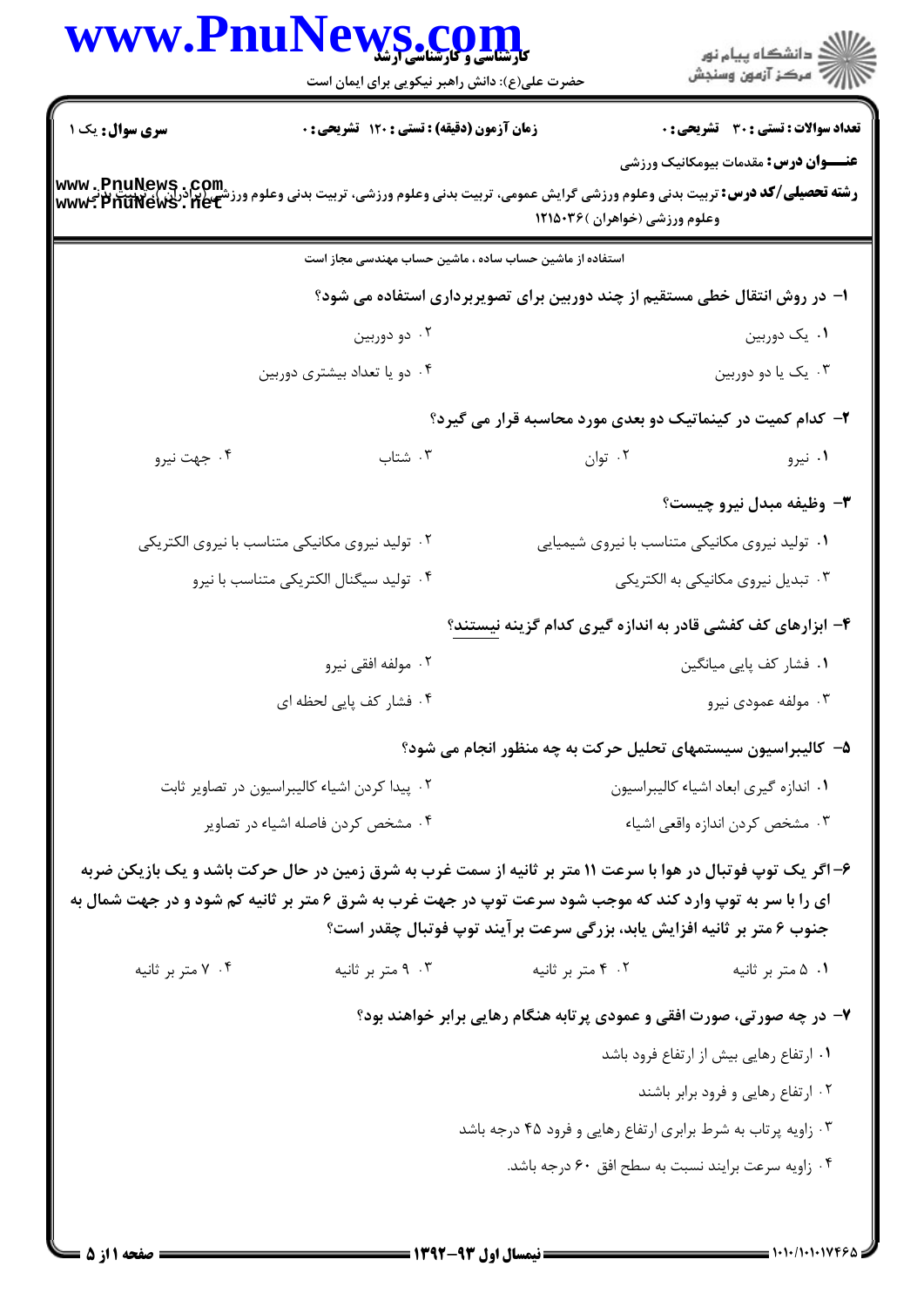| <b>سری سوال :</b> ۱ یک<br><b>تعداد سوالات : تستی : 30 - تشریحی : 0</b><br>زمان آزمون (دقیقه) : تستی : ۱۲۰ تشریحی : ۰<br><b>عنـــوان درس:</b> مقدمات بیومکانیک ورزشی<br><b>www , PnuNews , Com</b><br>و <b>شته تحصیلی/کد درس:</b> تربیت بدنی وعلوم ورزشی گرایش عمومی، تربیت بدنی وعلوم ورزشی، تربیت وعلوم ورزشی (برادران )، پزین<br><b>www , PnuNews , Net</b><br>وعلوم ورزشی (خواهران )۱۲۱۵۰۳۶<br>۸- مدافع فوتبال آمریکایی با زاویه ۶۰ درجه نسبت به مسیر حرکت مهاجم به مدت ۲ ثانیه به او نیروی ۵۰۰ نیوتنی را وارد می<br>کند. اگر مهاجم در این مدت ۴ متر در جهت و راستای حرکت خود جابه جا شود، کار انجام شده توسط مدافع بر روی مهاجم<br>چقدر است؟<br>۹۴۰ . ۴ ژول<br>۰. ۱۱۰۰ ژول<br>۹- در چه صورتی جهت بردار حاصلضرب عکس جهت بردار اصلی است؟<br>۰۱ ضرب برداری یک بردار در بردار اصلی<br>۰۲ ضرب نرداری یک بردار در بردار اصلی<br>۰۴ ضرب یک کمیت نرده ای منفی در بردار اصلی<br>۰۳ ضرب یک کمیت نرده ای در بردار اصلی<br>+ا– کودکی در کنار الاکلنگی ایستاده است و با دست خود نیروی F را به انتهای الاکلنگ اعمال می کند. اگر طول محل اعمال<br>$\, {\rm x} \,$ نیرو تا محور چرخش الاکلنگ به صورت $\, {\rm 4k} \,$ + $\, {\rm 11}$ = 1 باشد و $\, {\rm 15k} \,$ + $\, {\rm 20j} \,$ + $\, {\rm 15k} \,$ + $\, {\rm 11}$ + $\, {\rm 0j} \,$ + $\, {\rm 4k} \,$ + $\, {\rm 4k} \,$ محور $\, {\rm x} \,$<br>در مرکز چرخش الاکلنگ چقدر خواهد بود؟<br>۰۴ / ۷۶ نیوتن متر<br>۰.۳ نیوتن متر<br>۰۲ نیوتن متر<br>۰۱ ۵۵ نیوتن متر<br>11- اگر توپی با سرعت اولیه ۷ متر بر ثانیه از بالا به پائین پرتاب شود، بعد از ۶ ثانیه چه مسافتی را به سمت پائین طی می کند؟<br>۰۴ متر<br>۰۳ ۱۴۵ متر<br>۲. ۲۴۶ متر<br>۰۱ ۲۲۲ متر<br><b>۱۲</b> - چه زمانی پرتابه به حداکثر ارتفاع خود می رسد؟<br>۰۱ زمانی که سرعت عمودی پرتابه در هوا صفر می شود<br>۰۲ زمانی که سرعت عمودی پرتابه به حداکثر خود می رسد<br>۰۳ زمانی که سرعت افقی پرتابه افزایش می یابد<br>۰۴ زمانی که شتاب عمودی پرتابه افزایش می یابد<br>۱۳- دروازه بان فوتبال در ضربه کاشته دروازه با سرعت ۲۰ متر بر ثانیه و با زاویه ۴۵ درجه نسبت به سطح افق به توپ ضربه می<br>زند. توپ در چه فاصله ای از نقطه کاشته با زمین برخورد می کند؟<br>۴. ۴۱/۲ متری<br>۰۱ ۲۷/۶ متری<br>۰۳ هتري<br>۰۲ ۸/۵/۸متری<br>۱۴- کدام عوامل بر برد پرتابه اثرگذار است؟<br>۰۱ زاویه پرتاب، شتاب افقی، ارتفاع رهایی<br>۰۲ شتاب افقی، شتاب عمودی، سرعت اولیه<br>۰۳ سرعت اولیه، زاویه پرتاب، ارتفاع رهایی<br>۰۴ زاویه پرتاب، سرعت پرتاب، نیرو | WWW.PnuNews.com<br>حضرت علی(ع): دانش راهبر نیکویی برای ایمان است | الارد دانشگاه پيام نور<br>۱۳۱۸ - مرکز آزمون وسنجش |
|---------------------------------------------------------------------------------------------------------------------------------------------------------------------------------------------------------------------------------------------------------------------------------------------------------------------------------------------------------------------------------------------------------------------------------------------------------------------------------------------------------------------------------------------------------------------------------------------------------------------------------------------------------------------------------------------------------------------------------------------------------------------------------------------------------------------------------------------------------------------------------------------------------------------------------------------------------------------------------------------------------------------------------------------------------------------------------------------------------------------------------------------------------------------------------------------------------------------------------------------------------------------------------------------------------------------------------------------------------------------------------------------------------------------------------------------------------------------------------------------------------------------------------------------------------------------------------------------------------------------------------------------------------------------------------------------------------------------------------------------------------------------------------------------------------------------------------------------------------------------------------------------------------------------------------------------------------------------------------------------------------------------------------------------------------------------------------------------------------------------------------------------------------------------------------------------------------------------------------------------------------------------------------------------------------------------------------------|------------------------------------------------------------------|---------------------------------------------------|
|                                                                                                                                                                                                                                                                                                                                                                                                                                                                                                                                                                                                                                                                                                                                                                                                                                                                                                                                                                                                                                                                                                                                                                                                                                                                                                                                                                                                                                                                                                                                                                                                                                                                                                                                                                                                                                                                                                                                                                                                                                                                                                                                                                                                                                                                                                                                       |                                                                  |                                                   |
|                                                                                                                                                                                                                                                                                                                                                                                                                                                                                                                                                                                                                                                                                                                                                                                                                                                                                                                                                                                                                                                                                                                                                                                                                                                                                                                                                                                                                                                                                                                                                                                                                                                                                                                                                                                                                                                                                                                                                                                                                                                                                                                                                                                                                                                                                                                                       |                                                                  |                                                   |
|                                                                                                                                                                                                                                                                                                                                                                                                                                                                                                                                                                                                                                                                                                                                                                                                                                                                                                                                                                                                                                                                                                                                                                                                                                                                                                                                                                                                                                                                                                                                                                                                                                                                                                                                                                                                                                                                                                                                                                                                                                                                                                                                                                                                                                                                                                                                       |                                                                  |                                                   |
|                                                                                                                                                                                                                                                                                                                                                                                                                                                                                                                                                                                                                                                                                                                                                                                                                                                                                                                                                                                                                                                                                                                                                                                                                                                                                                                                                                                                                                                                                                                                                                                                                                                                                                                                                                                                                                                                                                                                                                                                                                                                                                                                                                                                                                                                                                                                       |                                                                  |                                                   |
|                                                                                                                                                                                                                                                                                                                                                                                                                                                                                                                                                                                                                                                                                                                                                                                                                                                                                                                                                                                                                                                                                                                                                                                                                                                                                                                                                                                                                                                                                                                                                                                                                                                                                                                                                                                                                                                                                                                                                                                                                                                                                                                                                                                                                                                                                                                                       |                                                                  |                                                   |
|                                                                                                                                                                                                                                                                                                                                                                                                                                                                                                                                                                                                                                                                                                                                                                                                                                                                                                                                                                                                                                                                                                                                                                                                                                                                                                                                                                                                                                                                                                                                                                                                                                                                                                                                                                                                                                                                                                                                                                                                                                                                                                                                                                                                                                                                                                                                       |                                                                  |                                                   |
|                                                                                                                                                                                                                                                                                                                                                                                                                                                                                                                                                                                                                                                                                                                                                                                                                                                                                                                                                                                                                                                                                                                                                                                                                                                                                                                                                                                                                                                                                                                                                                                                                                                                                                                                                                                                                                                                                                                                                                                                                                                                                                                                                                                                                                                                                                                                       |                                                                  |                                                   |
|                                                                                                                                                                                                                                                                                                                                                                                                                                                                                                                                                                                                                                                                                                                                                                                                                                                                                                                                                                                                                                                                                                                                                                                                                                                                                                                                                                                                                                                                                                                                                                                                                                                                                                                                                                                                                                                                                                                                                                                                                                                                                                                                                                                                                                                                                                                                       |                                                                  |                                                   |
|                                                                                                                                                                                                                                                                                                                                                                                                                                                                                                                                                                                                                                                                                                                                                                                                                                                                                                                                                                                                                                                                                                                                                                                                                                                                                                                                                                                                                                                                                                                                                                                                                                                                                                                                                                                                                                                                                                                                                                                                                                                                                                                                                                                                                                                                                                                                       |                                                                  |                                                   |
|                                                                                                                                                                                                                                                                                                                                                                                                                                                                                                                                                                                                                                                                                                                                                                                                                                                                                                                                                                                                                                                                                                                                                                                                                                                                                                                                                                                                                                                                                                                                                                                                                                                                                                                                                                                                                                                                                                                                                                                                                                                                                                                                                                                                                                                                                                                                       |                                                                  |                                                   |
|                                                                                                                                                                                                                                                                                                                                                                                                                                                                                                                                                                                                                                                                                                                                                                                                                                                                                                                                                                                                                                                                                                                                                                                                                                                                                                                                                                                                                                                                                                                                                                                                                                                                                                                                                                                                                                                                                                                                                                                                                                                                                                                                                                                                                                                                                                                                       |                                                                  |                                                   |
|                                                                                                                                                                                                                                                                                                                                                                                                                                                                                                                                                                                                                                                                                                                                                                                                                                                                                                                                                                                                                                                                                                                                                                                                                                                                                                                                                                                                                                                                                                                                                                                                                                                                                                                                                                                                                                                                                                                                                                                                                                                                                                                                                                                                                                                                                                                                       |                                                                  |                                                   |
|                                                                                                                                                                                                                                                                                                                                                                                                                                                                                                                                                                                                                                                                                                                                                                                                                                                                                                                                                                                                                                                                                                                                                                                                                                                                                                                                                                                                                                                                                                                                                                                                                                                                                                                                                                                                                                                                                                                                                                                                                                                                                                                                                                                                                                                                                                                                       |                                                                  |                                                   |
|                                                                                                                                                                                                                                                                                                                                                                                                                                                                                                                                                                                                                                                                                                                                                                                                                                                                                                                                                                                                                                                                                                                                                                                                                                                                                                                                                                                                                                                                                                                                                                                                                                                                                                                                                                                                                                                                                                                                                                                                                                                                                                                                                                                                                                                                                                                                       |                                                                  |                                                   |
|                                                                                                                                                                                                                                                                                                                                                                                                                                                                                                                                                                                                                                                                                                                                                                                                                                                                                                                                                                                                                                                                                                                                                                                                                                                                                                                                                                                                                                                                                                                                                                                                                                                                                                                                                                                                                                                                                                                                                                                                                                                                                                                                                                                                                                                                                                                                       |                                                                  |                                                   |
|                                                                                                                                                                                                                                                                                                                                                                                                                                                                                                                                                                                                                                                                                                                                                                                                                                                                                                                                                                                                                                                                                                                                                                                                                                                                                                                                                                                                                                                                                                                                                                                                                                                                                                                                                                                                                                                                                                                                                                                                                                                                                                                                                                                                                                                                                                                                       |                                                                  |                                                   |
|                                                                                                                                                                                                                                                                                                                                                                                                                                                                                                                                                                                                                                                                                                                                                                                                                                                                                                                                                                                                                                                                                                                                                                                                                                                                                                                                                                                                                                                                                                                                                                                                                                                                                                                                                                                                                                                                                                                                                                                                                                                                                                                                                                                                                                                                                                                                       |                                                                  |                                                   |
|                                                                                                                                                                                                                                                                                                                                                                                                                                                                                                                                                                                                                                                                                                                                                                                                                                                                                                                                                                                                                                                                                                                                                                                                                                                                                                                                                                                                                                                                                                                                                                                                                                                                                                                                                                                                                                                                                                                                                                                                                                                                                                                                                                                                                                                                                                                                       |                                                                  |                                                   |
|                                                                                                                                                                                                                                                                                                                                                                                                                                                                                                                                                                                                                                                                                                                                                                                                                                                                                                                                                                                                                                                                                                                                                                                                                                                                                                                                                                                                                                                                                                                                                                                                                                                                                                                                                                                                                                                                                                                                                                                                                                                                                                                                                                                                                                                                                                                                       |                                                                  |                                                   |
|                                                                                                                                                                                                                                                                                                                                                                                                                                                                                                                                                                                                                                                                                                                                                                                                                                                                                                                                                                                                                                                                                                                                                                                                                                                                                                                                                                                                                                                                                                                                                                                                                                                                                                                                                                                                                                                                                                                                                                                                                                                                                                                                                                                                                                                                                                                                       |                                                                  |                                                   |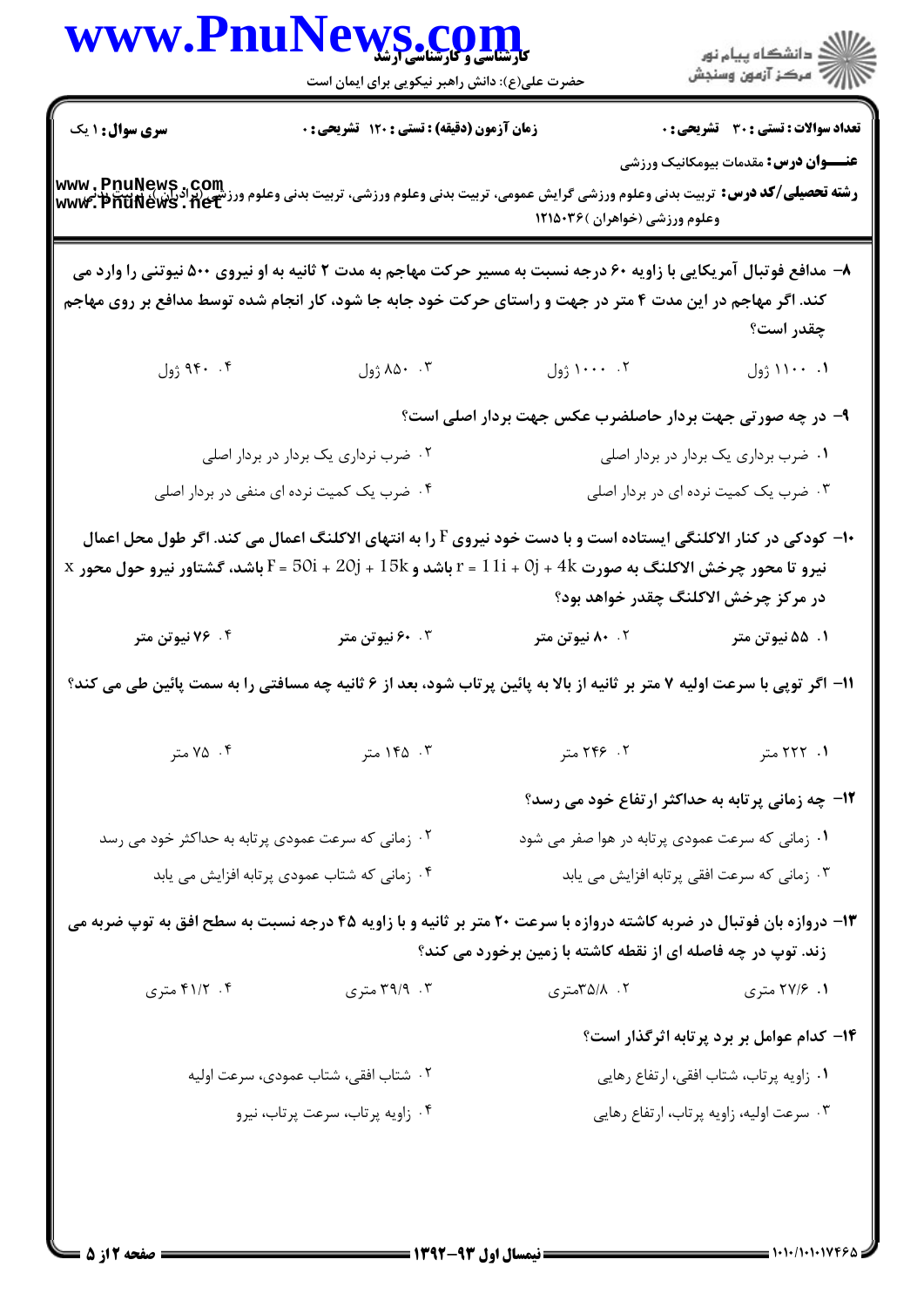|                        | WWW.PnuNews.com<br>حضرت علی(ع): دانش راهبر نیکویی برای ایمان است                                                                                           |                                                                            | ِ<br>∭ دانشڪاه پيام نور<br>∭ مرڪز آزمون وسنڊش        |
|------------------------|------------------------------------------------------------------------------------------------------------------------------------------------------------|----------------------------------------------------------------------------|------------------------------------------------------|
| <b>سری سوال : ۱ یک</b> | زمان آزمون (دقیقه) : تستی : ۱۲۰ تشریحی : ۰                                                                                                                 |                                                                            | <b>تعداد سوالات : تستی : 30 ٪ تشریحی : 0</b>         |
|                        | <b>رشته تحصیلی/کد درس:</b> تربیت بدنی وعلوم ورزشی گرایش عمومی، تربیت بدنی وعلوم ورزشی، تربیت بدنی وعلوم ورزشی (برادران)، پُرپیت پذیی<br>Www. PnuNews . net | وعلوم ورزشي (خواهران )۲۱۵۰۳۶                                               | <b>عنـــوان درس:</b> مقدمات بیومکانیک ورزشی          |
|                        | ۱۵– سرعت اتومبیلی که با شتاب ۴ متر بر مجذور ثانیه و با سرعت اولیه ۱۰ متر بر ثانیه در حال حرکت است، بعد از طی مسافت                                         |                                                                            | ۱۰۰ متر چقدر است؟                                    |
| ۰۴ متر                 | ۰۳ ۵۵ متر                                                                                                                                                  | ۰۲ متر                                                                     | ۱. ۲۲ متر                                            |
|                        |                                                                                                                                                            |                                                                            | ۱۶– کدام گزینه نمونه ای از تعادل پایدار است؟         |
|                        | ۰۲ فرد آویزان از بارفیکس                                                                                                                                   |                                                                            | ۰۱ یک توپ در سطح صاف                                 |
|                        | ۰۴ اتومبیل در حال حرکت در مسیر مستقیم و سطح صاف                                                                                                            |                                                                            | ۰۳ شناگر دراز کشیده بر روی آب                        |
|                        |                                                                                                                                                            | IY−  واحد كدام كميتها در SI (سيستم بين المللي واحدها) با هم متفاوت است؟    |                                                      |
| ۰۴ نیرو و وزن          | ۰۳ انرژی و نیرو                                                                                                                                            | ۰۲ کار و انرژی                                                             | ۰۱ ممان و گشتاور                                     |
|                        |                                                                                                                                                            |                                                                            | ۱۸– در چه حالتی یک نیزه خواهد چرخید؟                 |
|                        | ۰۲ اعمال دو نیروی مخالف و مساوی به دو انتهای نیزه                                                                                                          | ۰۱ اعمال دو نیروی همجهت و مساوی به دو انتهای نیزه                          |                                                      |
|                        | ۰۴ اعمال دو نیروی غیر مساوی به مرکز نیزه                                                                                                                   |                                                                            | ۰۳ اعمال دو نیروی همجهت و مساوی به مرکز نیزه         |
|                        | ۱۹- تخته همگن AB به طول ۶ متر در انتهای A و در نقطه C که ۴ متر از انتهای A فاصله دارد، بر روی تکیه گاه قرار گرفته                                          | است. نیروهای واکنش در تکیه گاه های A و C چقدر است؟ وزن تخته ۶۰۰ نیوتن است. |                                                      |
|                        | A نیوتن در C و ۳۰۰ نیوتن در A                                                                                                                              |                                                                            | A نیوتن در C و ۱۵۰ نیوتن در A $\cdot$ ۰ ۱            |
|                        | A نیوتن در C و ۳۰۰ نیوتن در A                                                                                                                              |                                                                            | A نیوتن در C و ۲۵۰ نیوتن در A $\cdot$ ۰ ۴۵۰ نیوتن در |
|                        | ۲۰- جرم فردی در هوا ۵۰ کیلوگرم و هنگام غوطه وری در آب ۳۰ کیلوگرم است. با فرض اینکه چگالی آب ۱۰۰۰ کیلوگرم بر متر                                            |                                                                            | مکعب است، وزن مخصوص این فرد چقدر است؟                |
| 7/99.9                 | $1/\Delta$ .                                                                                                                                               | $\mathsf{Y}/\Delta$ . $\mathsf{Y}$                                         | 1/55.1                                               |
|                        |                                                                                                                                                            |                                                                            | <b>٢١</b> - كدام جمله در مورد قوانين نيوتن صحيح است؟ |
|                        |                                                                                                                                                            | ۰۱ تغییرات عرض جغرافیایی تاثیر زیادی بر شتاب گرانش می گذارد.               |                                                      |
|                        | ۰۲ شتابی که جسم در اثر اعمال یک نیروی خارجی می گیرد با بزرگی نیرو و جرم جسم رابطه معکوس دارد.                                                              |                                                                            |                                                      |
|                        |                                                                                                                                                            | ۰۳ شرط جرم نقطه ای را نیوتن در تعریف قانون اینرسی مهم می داند.             |                                                      |
|                        | ۰۴ اگر دو جسم با جرمهای متفاوت با هم برخورد کنند، هر دو جسم به یک اندازه بر هم نیرو وارد می کنند.                                                          |                                                                            |                                                      |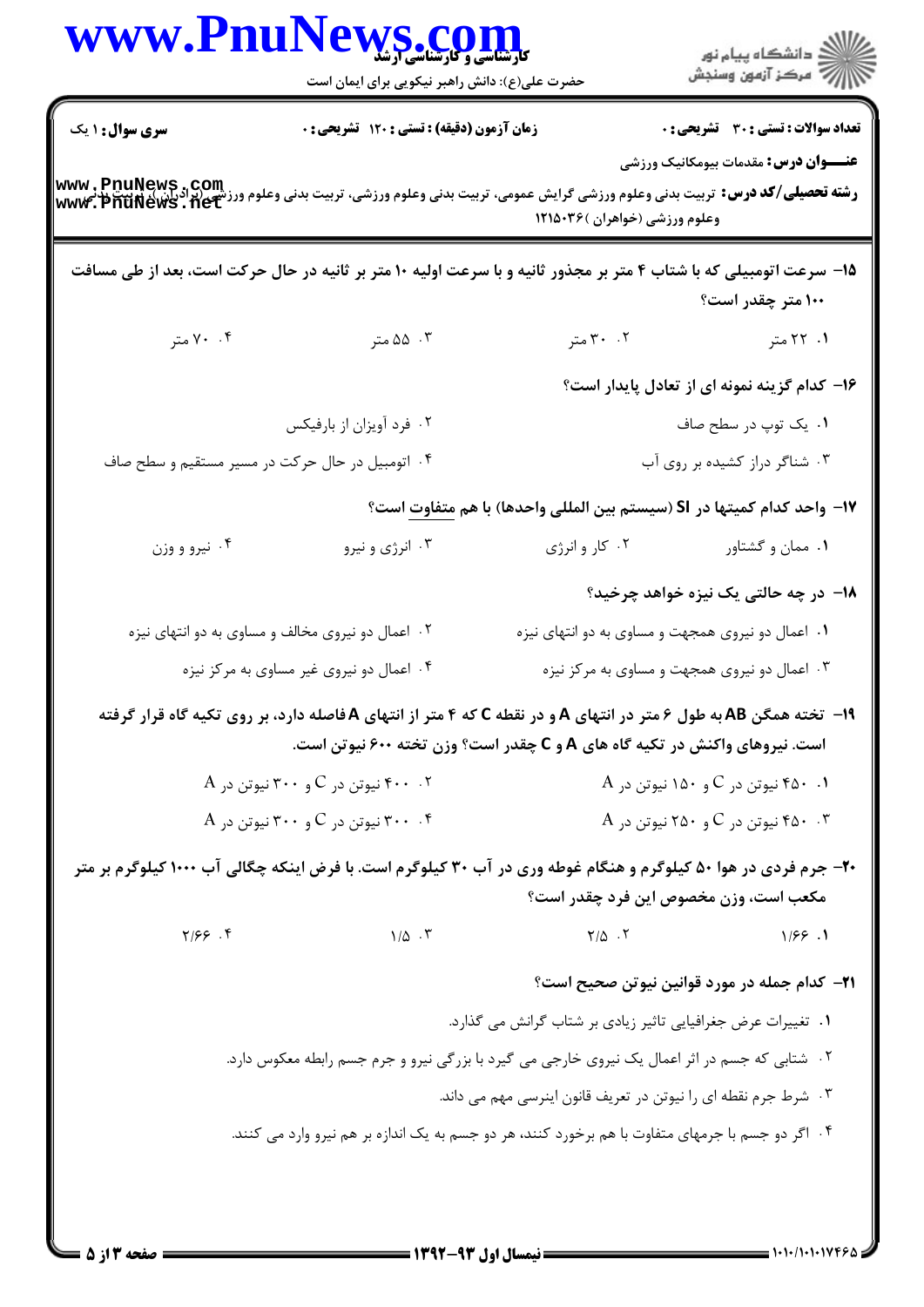|                 | حضرت علی(ع): دانش راهبر نیکویی برای ایمان است                                                                                                                                                                                        | WWW.PnuNews.com                                                   | ر<br>دانشڪاه پيام نور)<br>ا∛ مرڪز آزمون وسنڊش                                        |
|-----------------|--------------------------------------------------------------------------------------------------------------------------------------------------------------------------------------------------------------------------------------|-------------------------------------------------------------------|--------------------------------------------------------------------------------------|
| سری سوال: ۱ یک  | زمان آزمون (دقیقه) : تستی : ۱۲۰ تشریحی : ۰                                                                                                                                                                                           |                                                                   | <b>تعداد سوالات : تستی : 30 ٪ تشریحی : 0</b>                                         |
|                 | -<br>و <b>شته تحصیلی/کد درس:</b> تربیت بدنی وعلوم ورزشی گرایش عمومی، تربیت بدنی وعلوم ورزشی، تربیت بدنی وعلوم ورزشی (برادران)<br>WWW ، PnuNews ، net                                                                                 | وعلوم ورزشي (خواهران )۱۲۱۵۰۳۶                                     | <b>عنـــوان درس:</b> مقدمات بیومکانیک ورزشی                                          |
|                 | ۲۲- شیئی به جرم ۳۰ کیلوگرم بر روی یک سطح شیب دار قرار گرفته است. اگر زاویه بین سطح شیب دار و زمین ۳۰ درجه<br>باشد. ضریب اصطکاک بین سطح شیب دار و شیء ۰/۵ باشد، نیروی اصطکاک بین جسم و سطح شیب دار چقدر است؟                          |                                                                   |                                                                                      |
| ۰۴ ۱۸/۶۶ نیوتن  | ۱۲/۵۰ ۰۳ نیوتن                                                                                                                                                                                                                       | ۰۲ ـ ۱۵/۵۸ نیوتن                                                  | ۰۱ ۹/۰۰ نیوتن                                                                        |
|                 |                                                                                                                                                                                                                                      | ۲۳- چگونه در برف لاستیکهای پهن باعث افزایش نیروی اصطکاک می شوند؟  |                                                                                      |
|                 |                                                                                                                                                                                                                                      |                                                                   | ٠١. با افزايش مساحت سطح تماس برف و لاستيک                                            |
|                 |                                                                                                                                                                                                                                      |                                                                   | ٢. با تشكيل لايه أب بر روى برف                                                       |
|                 |                                                                                                                                                                                                                                      |                                                                   | ۰۳ با افزایش ضریب اصطکاک                                                             |
|                 |                                                                                                                                                                                                                                      | ۰۴ با تشکیل لایه آب بر روی برف و با افزایش ضریب اصطکاک            |                                                                                      |
|                 | ۲۴- برای متوقف کردن جسمی به جرم ۵ کیلوگرم که با سرعت ۲۰ متر بر ثانیه در حال حرکت است، در مدت ۳ ثانیه چه مقدار                                                                                                                        |                                                                   | نیرو مورد نیاز است؟                                                                  |
|                 |                                                                                                                                                                                                                                      |                                                                   |                                                                                      |
| ۰۴ نیوتن        | ۰۳ نیوتن                                                                                                                                                                                                                             | ۰۲ نیوتن                                                          | ۰۰ ۱۰۰ نیوتن                                                                         |
|                 | <b>۲۵</b> - توپ بیلیاردی به جرم ۱۶+ کیلوگرم با سرعت ۱۵ متر بر ثانیه به یک توپ اسنوکر ساکن به جرم ۰/۴ کیلوگرم برخورد می<br>کند و بعد از ۲ ثانیه سرعتش به ۷ متر بر ثانیه می رسد. سرعت حرکت توپ اسنوکر بعد از برخورد چقدر خواهد بود؟ از |                                                                   | اصطكاك صرف نظر كنيد.                                                                 |
| ۰۴ متر بر ثانیه | ۰۳ متر بر ثانیه                                                                                                                                                                                                                      | ۰۲ ۱۳ متر بر ثانیه                                                | ۰۱ ۱۲ متر بر ثانیه                                                                   |
|                 | ۲۶- کشتی گیر حریف خود را با نیروی ۵۰۰ نیوتنی هل می دهد و حریف مسافت ۵۰ سانتی متری را در جهتی که با راستای<br>اعمال نیرو زاویه ۳۰ درجه می سازد، جابجا می کند. کار انجام شده توسط کشتی گیر چقدر است؟                                   |                                                                   |                                                                                      |
| ۰۴ ۱۵۶/۲ ژول    | ۰۳ ۱۶/۵ ژول                                                                                                                                                                                                                          | ۰۲ ۸/۱۲۵ ژول                                                      | ۰۱ ۲۵۰ ژول                                                                           |
|                 | ۲۷- دونده ای نیزه ای به جرم ۵۰۰ گرم را با سرعت اولیه ۲۰ متر بر ثانیه پرتاب می کند. در لحظه پرتاب نیزه در ارتفاع ۲ متری از                                                                                                            | سطح زمین قرار دارد. کل انرژی مکانیکی نیزه در لحظه پرتاب چقدر است؟ |                                                                                      |
| ۰۴ ژول          | ۲۵۰ ۰۳ ژول                                                                                                                                                                                                                           | ۲۱۰ .۲ ژول                                                        | ۰۱ ۱۸۰ ژول                                                                           |
|                 |                                                                                                                                                                                                                                      |                                                                   |                                                                                      |
|                 | ۰۲ انرژی جنبشی سیستم ثابت باقی بماند                                                                                                                                                                                                 |                                                                   | <b>۲۸</b> - در چه صورت برخورد ارتجاعی است؟<br>۰۱ انرژی پتانسیل سیستم ثابت باقی بماند |